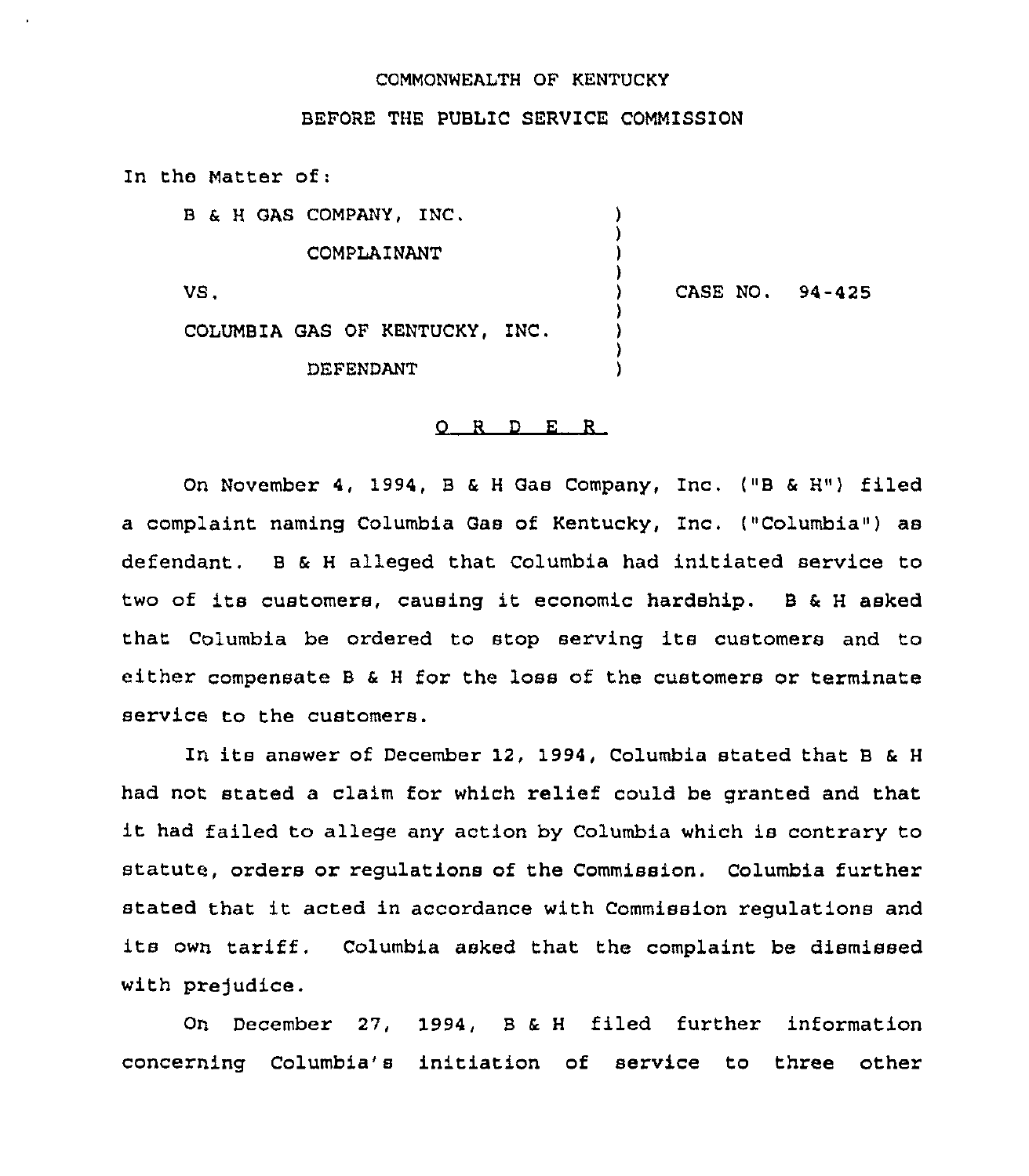customers of B & H prior to that of the customers involved in the original complaint,

KRS  $278.260(2)$  provides that any complaint may be dismissed by the Commission without a hearing if a hearing is not necessary, in the public interest or for the protection of substantial rights. After a review of the complaint, the answer, and being otherwise sufficiently advised, the Commission finds that the complaint should be dismissed. The Commission does not establish service territories for natural gas utilities and Columbia has violated no statute or requlation in providing service to these customers. In fact, Columbia has initiated service to these applicants pursuant to its filed tariff and rules of the Commission.

Although <sup>B</sup> <sup>6</sup> <sup>H</sup> claims that it could lose other customers if columbia'8 actions remain unchecked, this argument is not persuasive. <sup>A</sup> customer who has used 7 Mcf of gas (B <sup>6</sup> H'8 approximate monthly sales per customer) would have a higher bill based on Columbia'8 current rates than he or she would based on <sup>B</sup> & H'8 current rates. <sup>A</sup> bill comparison would vary depending on gas costs of the two utilities, but there appears to be no merit to <sup>B</sup> & H'8 argument that it will experience <sup>a</sup> significant loss of customers based on rate competition with Columbia.

At least three of the "customers" at issue here had been disconnected by <sup>B</sup> & <sup>H</sup> for nonpayment of bills. The fact that these customers have been able to obtain service from Columbia will not affect <sup>B</sup> & H'8 right to seek legal redress for payment.

 $-2-$